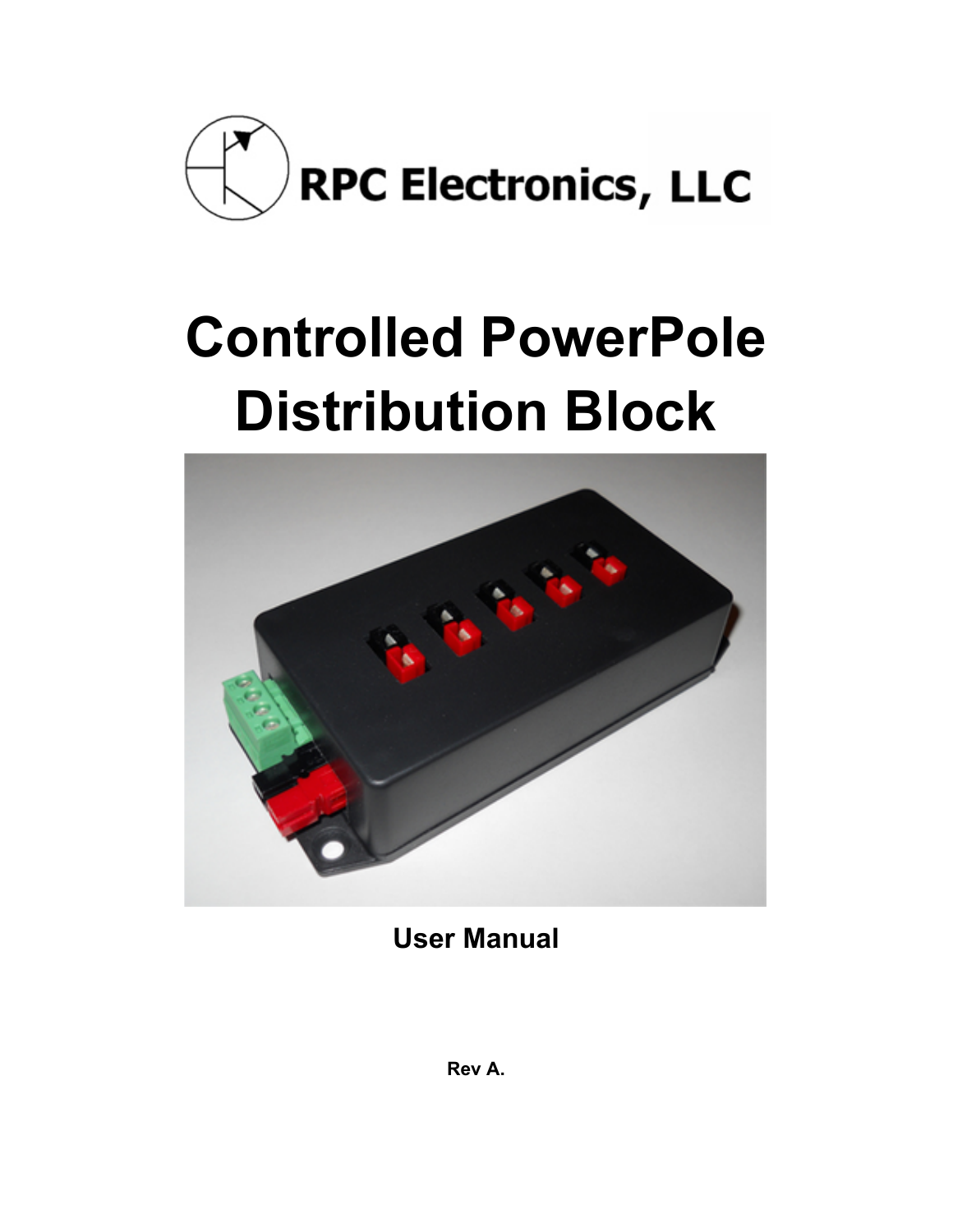# **Table of Contents**

- 1. Introduction
- 2. Package Contents
- 3. Device Overview
- 4. Interface Connections
- 5. Trigger Methods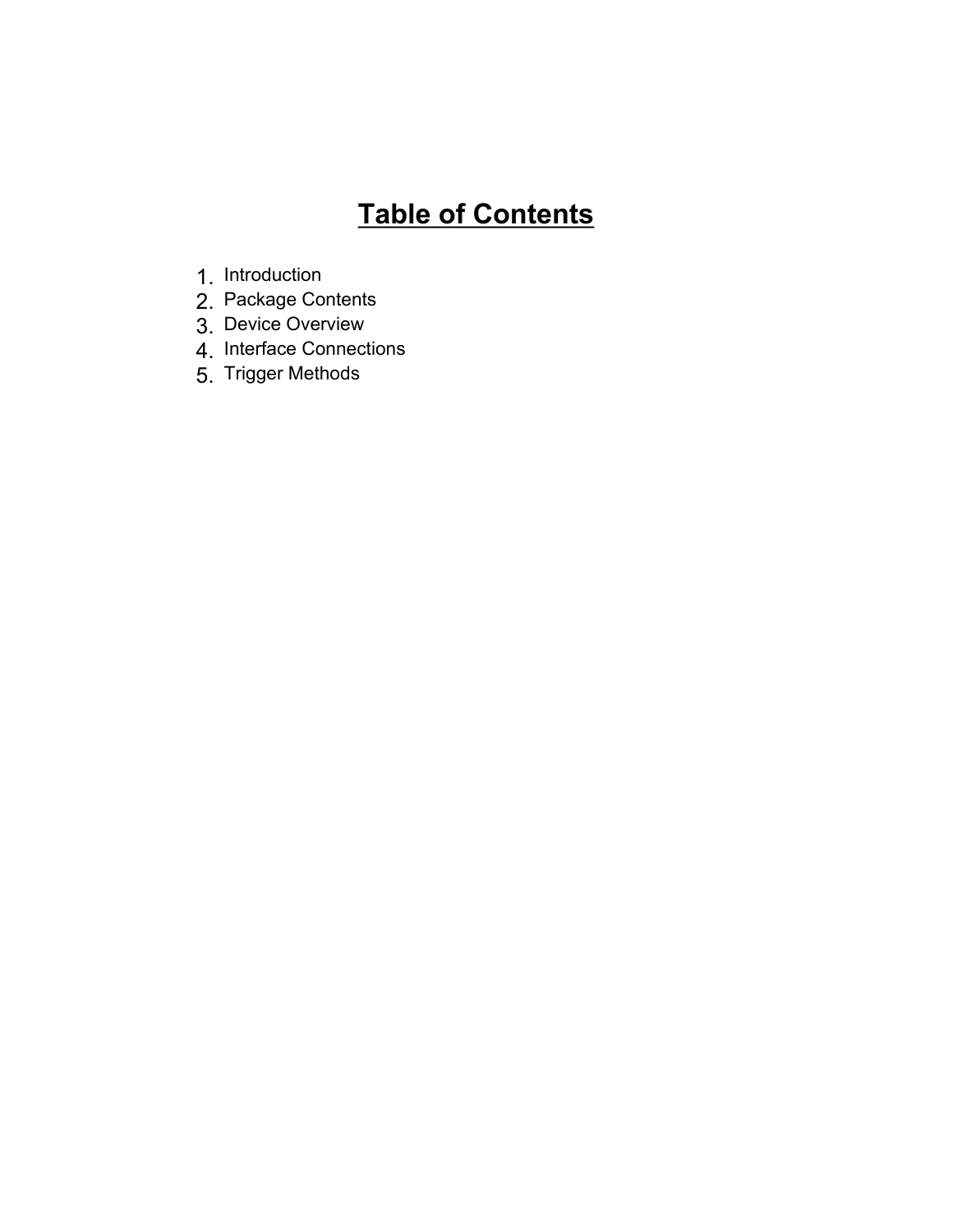### **1. Introduction**

Thank you for purchasing the Controller PowerPole Distribution Block! This device is a unique play on the standard PowerPole distribution power block that is commonly used for connecting several devices to a single +12VDC power supply. What sets this device apart from the others is the ability to remotely control two of the power ports. Ports four (4) and five (5) are tied through on-board 10 Amp relays and can be activated by simply grounding the control line either through a switch or other means of mechanical connection.

# **2. Package Contents**

Upon opening the package, you will find the following items:

- Five Port Controlled PowerPole Distribution Block
- 1x PowerPole Connector Kit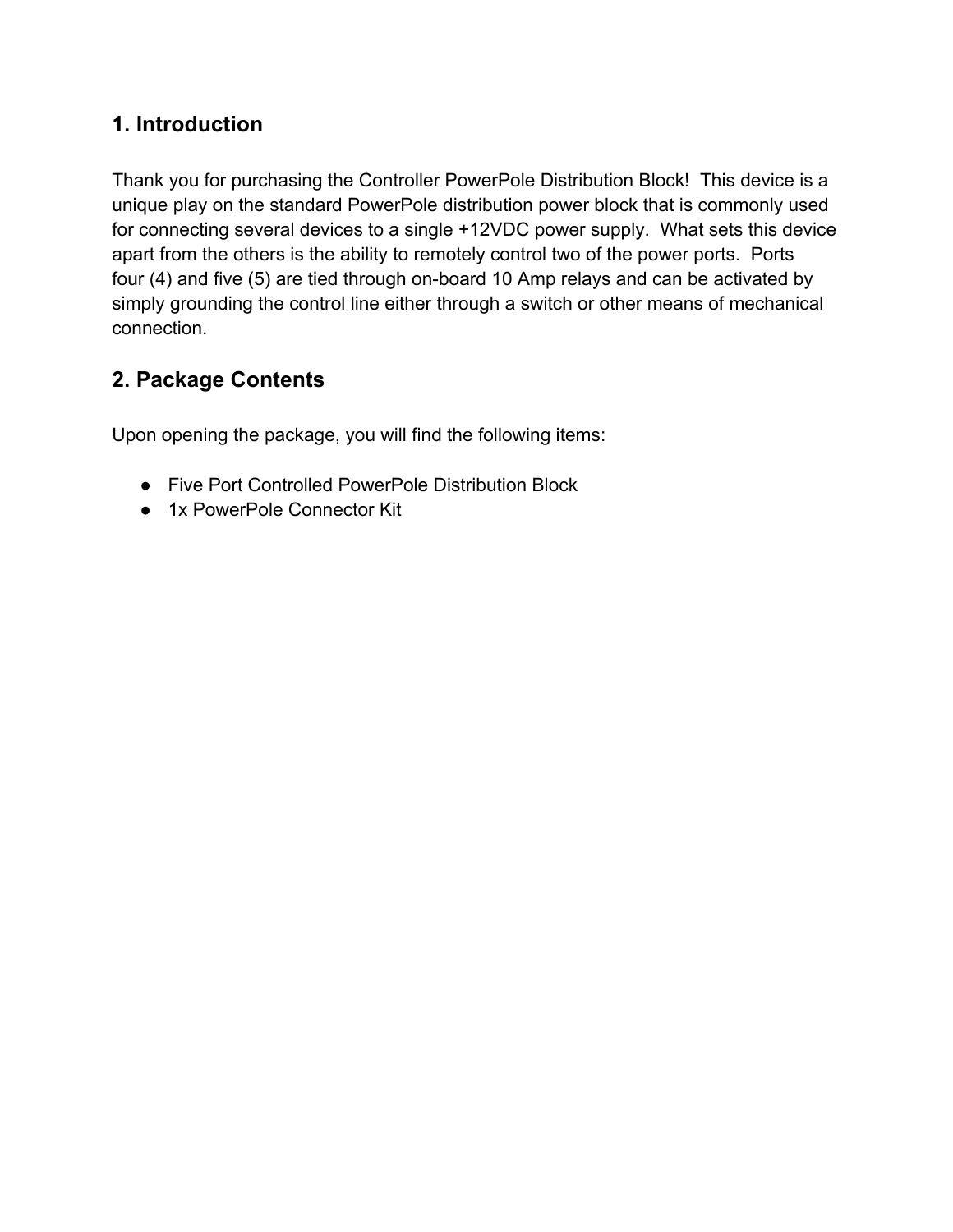### **3. Device Overview**

The Controlled PowerPole Distribution Block has a single input connector on the end of the unit that accepts a standard PowerPole, connected to any +12VDC source. There are five output ports located on the topside of the unit. The ports are numbered from left to right, 1-5. Ports four (4) and five (5) are connected through the on-board 10 Amp relays. The on-board relay's coils are rated at +12VDC, so be sure to not exceed this voltage level. +12VDC is the most common system voltage used in mobile environments.

## **4. Interface Connections**

**Relay Trigger Control -** The green header is a pluggable style and can be removed or left in place for wire connection. A small flat tipped screwdriver is needed to make the connection.

The connection pinout can be found in the diagram below:

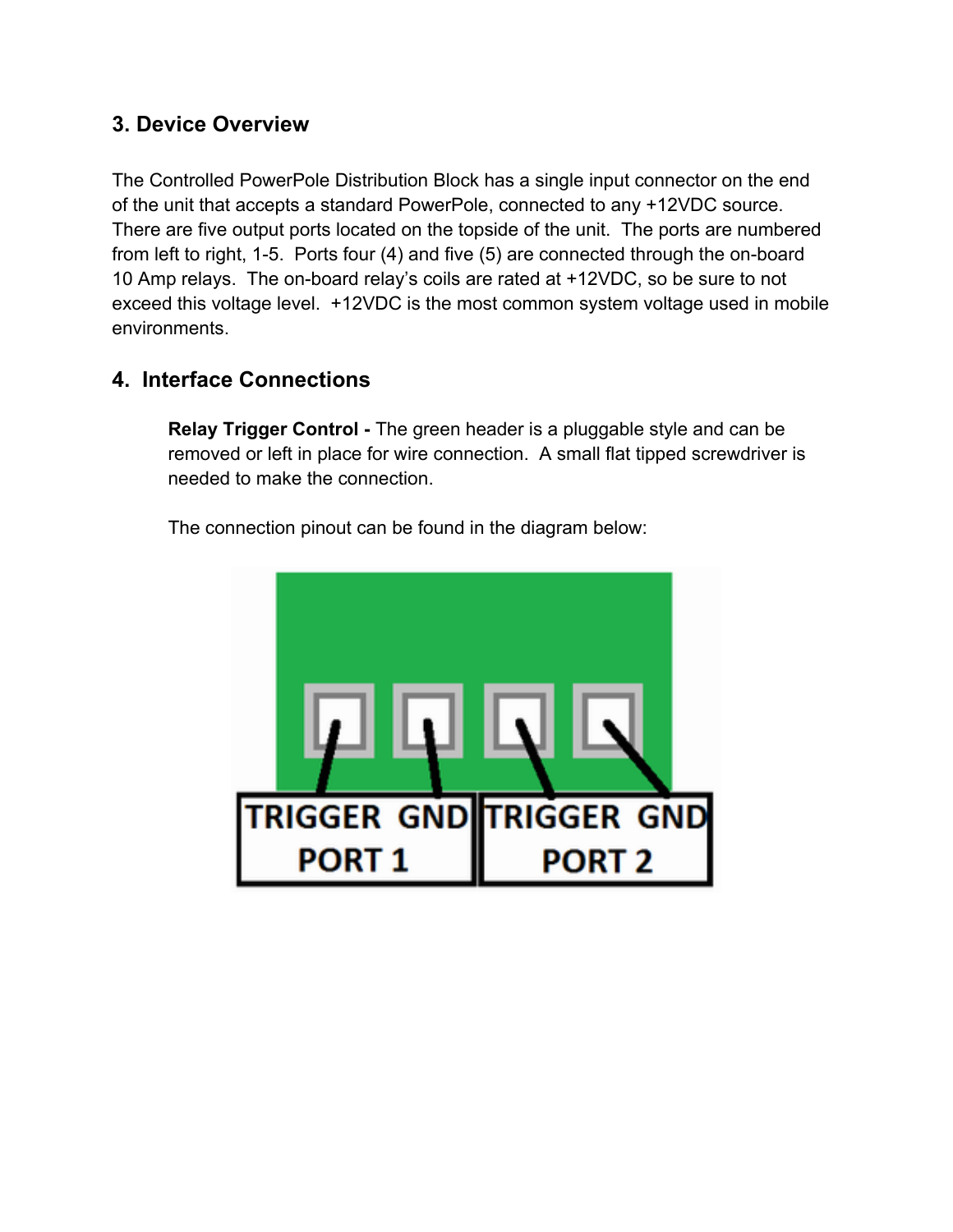#### **5. Trigger Methods**

**1. Double Ended -** A complete circuit is made by shorting the "Trigger" and "GND"

connections together. This can be done by using a simple switch. In this method the "GND" is a ground return connection, used to trigger the port. This method requires two wires per port to be ran from the unit to the controlling switch.



**2. Single Ended -** When using a common ground system (typical of a DC voltage

system), any ground in the system can function as a trigger. This eliminates the need for a return ground from the distribution block. Instead, any ground connection

available near the switch's location will trigger the relay.



\* Either port can also be "Hot all of the time" by placing a simple wire jumper between these two points on the header and a switch is not required. This forces the relay(s) to be engaged all of the time and you will not have switch capability.